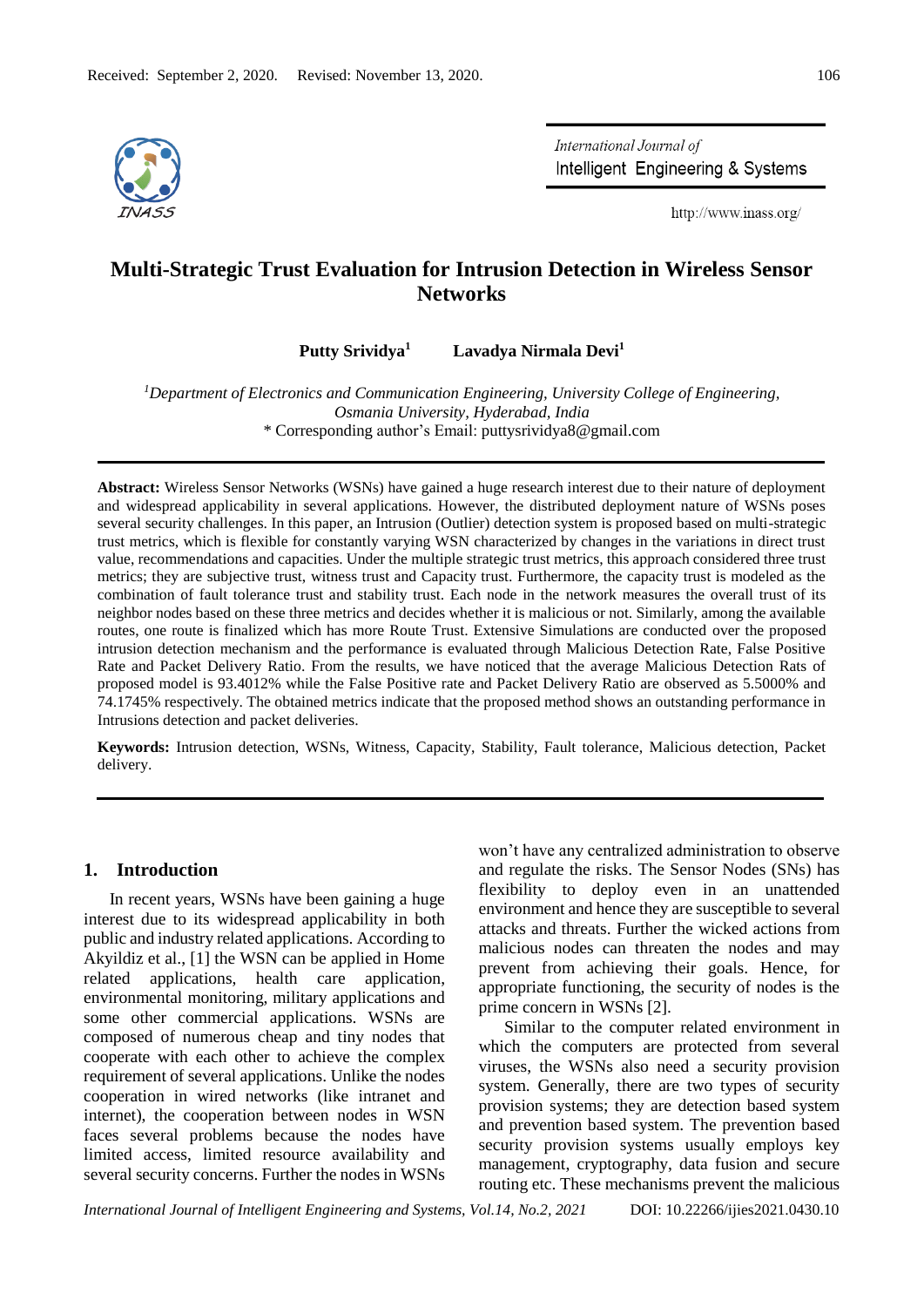activities based on pattern matching, key sharing etc. Hoverer, the prevention is the first line of defense, which is not sufficient for WSNs because the nodes which are already connected in the network may turn into malicious. Hence there is a need of run time detection which can detect the malicious entities even after the starting of process. This task is done by Detection based security provision system, Intrusion (Outlier) Detection System (IDS) the best example [3]. The main objective of malicious nodes is to maximize the damage by disrupting the operations in WSNs and consequently wasting the resources of senor nodes. Once any node in the network is compromised then the entire network needs to face so many challenges and this is due to the flexibility of cooperation. A node which was intended to cooperate must be more trustworthy and before choosing any node for cooperation, its trustworthiness must be checked in several viewpoints. Recently, Security provision based on IDS has been recommended as an effective security provision appliance to improve the reliability by mitigating several security threats or attacks within the network. Based on the analysis of node's behavior, the decisions regarding node selection can be made by checking the trust features those are derived through subjective or objective impressions. Based on this strategy, the malicious sensor nodes are detected and isolated from network. Generally, the Intrusion Detection in WSNs is modeled as a two phase model; in the first phase, the node checks the neighbor node's events while in the second phase, it decides whether the event is normal or not. This dynamic situation is an interaction between malicious node and checking node at which the IDS is installed. The main problem in IDS is the features based on which the node is deciding other node either malicious or not. Since there are so many attacks models, considering only a few set of features won't make the system resilient to all types of attacks. Even though several intrusion detection approaches [4] are proposed in earlier for the malicious node detection in WSNs, they have considered limited set of features. Most of the approaches are considered only communication interactions as a main metric to decide whether the node malicious or not. However, there may exist some malicious interactions, resulting in a less Malicious Detection rate [5], [6].

To solve this problem, we have proposed a new Intrusion Detection mechanism based on Multiple Strategies, called as Multi-Strategic Approach for Trust Aware Routing and Intrusion Detection. The proposed approach totally considers three types of trusts, namely Subjective Trust, Witness Trust and Capacity Trust for Intrusion (Malicious Node) detection in WSNs. A composite trust factor is

formulated by combining all these trusts. Every node checks the trustworthiness of its neighbor nodes based on the composite trust factor and decides whether the node is trustworthy or not. If any node is discovered as malicious, such type of node is called as intrusion or outlier and isolated from network. The organization of Remaining paper is done as follows; the particulars of literature survey are explained in section II. Section III explores the complete particulars of proposed approach. Section IV explores the particulars of simulation experiments and the obtained performance metrics. At last section

### **2. Literature survey**

V provides the conclusions.

Several approaches are developed in earlier for intrusion detection in WSNs. In all these approaches, the node which is turned as malicious is considered as the intrusion and that node is detected when a source node trying to establish a secure route towards destination. Similar to the standard IDS methodology which was generally employed through machine learning algorithms, in WSNs, the intrusion is detected based on its characteristics. Since the malicious behavior of a node is too much deviated with its normal behavior, another monitoring node is can identify it. During the detection process, another node compares the malicious node's behavior with its earlier behavior based on past experience. If the node found to be malicious, then it is simply removed from network. Based on this methodology, so many authors tried to develop an efficient intrusion detection mechanism to prevent the network from several attacks [12].

Bao et al., [6] proposed a hierarchical trust management framework [11] for the detection of intrusion detection in WSNs. In this approach, multiple trust attributes are considered and the trust value is measured through QoS trust as Social trust. Under QoS trust, this approach considered unselfishness, energy, honesty, and intimacy; meanwhile the objective and subjective trusts were taken into consideration. However, this approach assumed that the nodes which have maximum number of interactions are considered as more trustworthy. This assumption is not correct because in some attacks, like flooding, the nodes communicate more times. Hence our method considered the witness trust based on which the sensor node seeks the help of common nodes for trust evaluation.

M. Riecker et al., [7] proposed an energy efficient and light weight intrusion detection mechanism to make the network secure from Denial of Service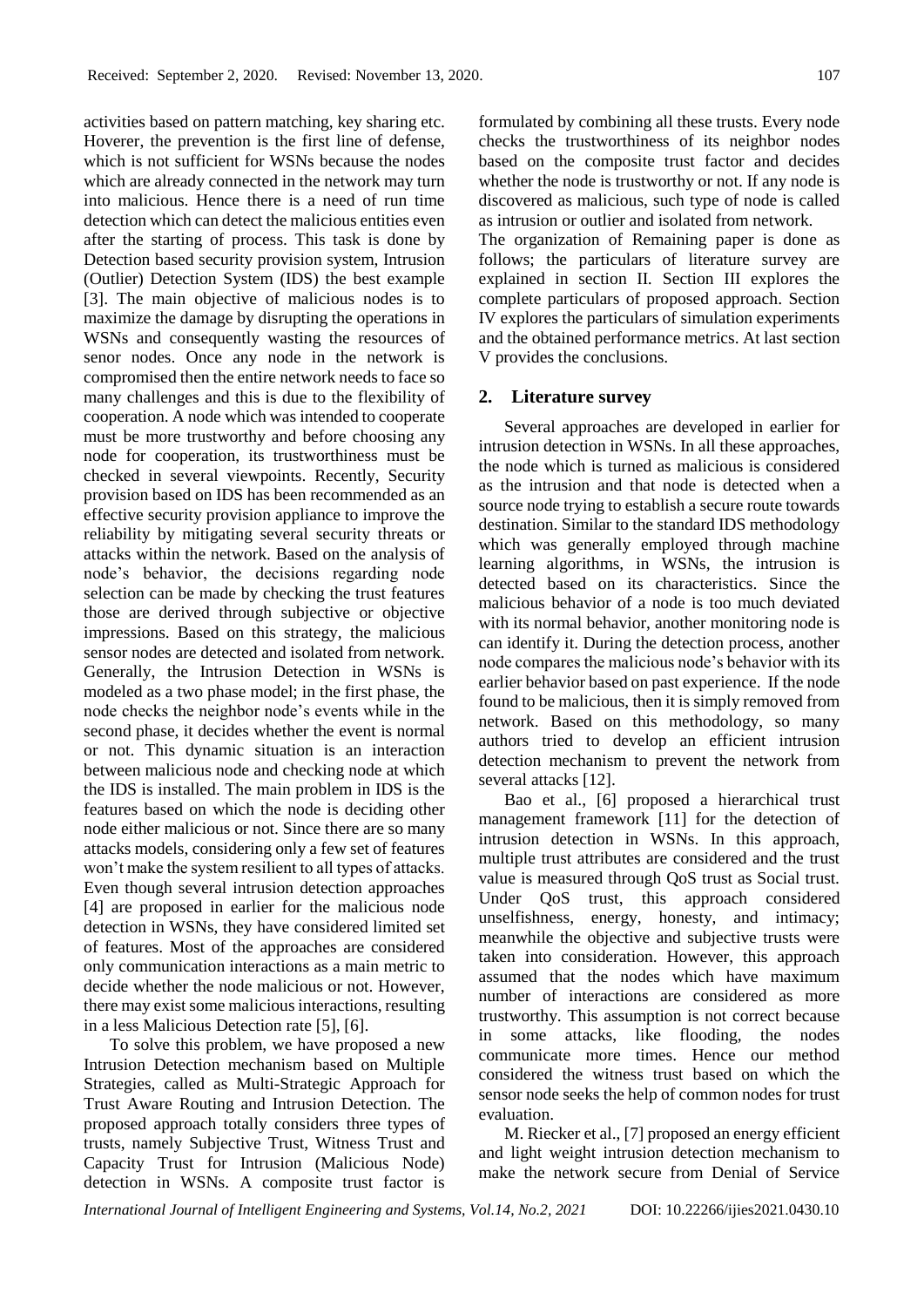(DoS) Attack, i.e., Flooding attack. This approach used the energy consumption as a reference metric to detect the intrusion nodes. The energy consumption of a node is estimated bas on linear regression model. However, the single energy based analysis won't have much significance in the evaluation of trustworthiness. If a node is working as relay for more sensor nodes, then the energy depletes quickly. Unlike this method, our method considered three metrics for trustwortniness evaluation.

Next, the intrusion detection mechanism proposed by Gerrigagoitia K [8] considered the reputation and trust of the different nodes for decision making and to determine the possible sources of malicious attacks. If any node suspects about the confidence of any other node, then that node can ask other common nodes about the reputation of suspected node. Based on most shared opinions the trustworthiness is confirmed. However, some attacks are there which effects on the stability of node which was not considered here.

Next, Xie Jinhui et al. [9] proposed an intrusion detection model for the detection of Hybrid DoS in WSNs. A power series correlation check is proposed based on the energy consumption estimation algorithm. However, the energy parameter is not sufficient for trust calculation. Hence we have considered interaction between nodes in both direct and indirect fashion.

An "Efficient and Light weight Intrusion Detection (ELID)" mechanism is proposed by Sedjelmaci H, and Senouci S M [10]. In this approach, the malicious nodes are detected by observing the characteristics of nodes in the same cluster by assuming that the nodes in the same cluster have similar behavior. This approach mainly intended to detect DoS attack, Wormhole attack, Sink-hole attack, Black hole attack and Selective Forward attack. However, the assumption may not correct because generally the clustering is accomplished based on distances. Even though it was able to detect multiple attacks, the stability and fault tolerance is not considered which also have significant impact on the security in WSNs.

Li et al., [13] proposed a "Lightweight and Dependable Trust System (LDTS)" for clustered WSNs. In the process of trust evaluation, LDTS considered only successful and unsuccessful interactions for trustworthiness calculation. A selfadaptive weighting mechanism is proposed for trust calculation at cluster head level. However, this approach has less robustness in the attacks that effect on the stability and fault tolerance, for example jamming attack.

One more light weight trust management mechanism is proposed by He et al., [14] called as ReTrust for intrusion detection in "Medial Sensor Networks (MSNs)". ReTrust is a hierarchical trust management approach in which the cluster heads stores the trust values of all of its cluster members. In this approach, the trust evaluation is considered both the direct and indirect trust value. However the main drawback is storage overhead incurs due to the storage of direct and indirect trust values.

A one more trust evaluation method is proposed by He et al., [15] for MSNs. The authors focused on the identification of node's misbehavior based on some unique features like data rate and leaving time. Data rate is very much effective and helps in the detection of DoS attack but for a node with multi-hop communication, this is a not recommendable metric. Because a single node receives and transmits more packets by which the data rate may get abnormal.

Dhakne and Chatur [16] proposed a "Distributed Trust based Intrusion Detection (DTBID)" system for the detection of malicious nodes in WSNs. DTBID considered multiple attributes like communications, data and energy and evaluated direct trust, recommended trust and indirect trust for the detection of malicious nodes. However, the stability and fault tolerance of senor nodes is not considered which is essential for the improvisation of network lifetime as well as for the detection of tampering and spoofing attacks.

Recently, Z. Zhang et al., [17] proposed an intrusion detection approach based on hierarchical trust and dynamic state of nodes in WSNs. A hierarchical trust evaluation is employed to derive the trustworthiness of Sensor nodes and Cluster heads based on multiple trust attributes; they are Content trust, honesty trust and interactive trust. A selfadaptive dynamic trust threshold is employed through which the applicability and flexibility of clustered WSNs can be improved. However, it is essential to consider the witness trust to measure the trust of nodes which are not directly connected.

F. Shang et al. [18] proposed Cumulative Summation based Hybrid Intrusion Detection model for the detection of sink hole attack and Dos Attacks in WSN. This approach considered two metrics for trust evaluation; they are link quality and majority rule. However, this approach not focused on the basic properties of nodes through which the trust is simply measured and malicious nature is identified.

S.M. Sajjad et al., [19] focused only on the detection of Selective forwarding attack, Jamming attack and Hello Flood attack. Towards such detection, the authors considered two metrics; they are Received Signal Strength (RSS) and Packet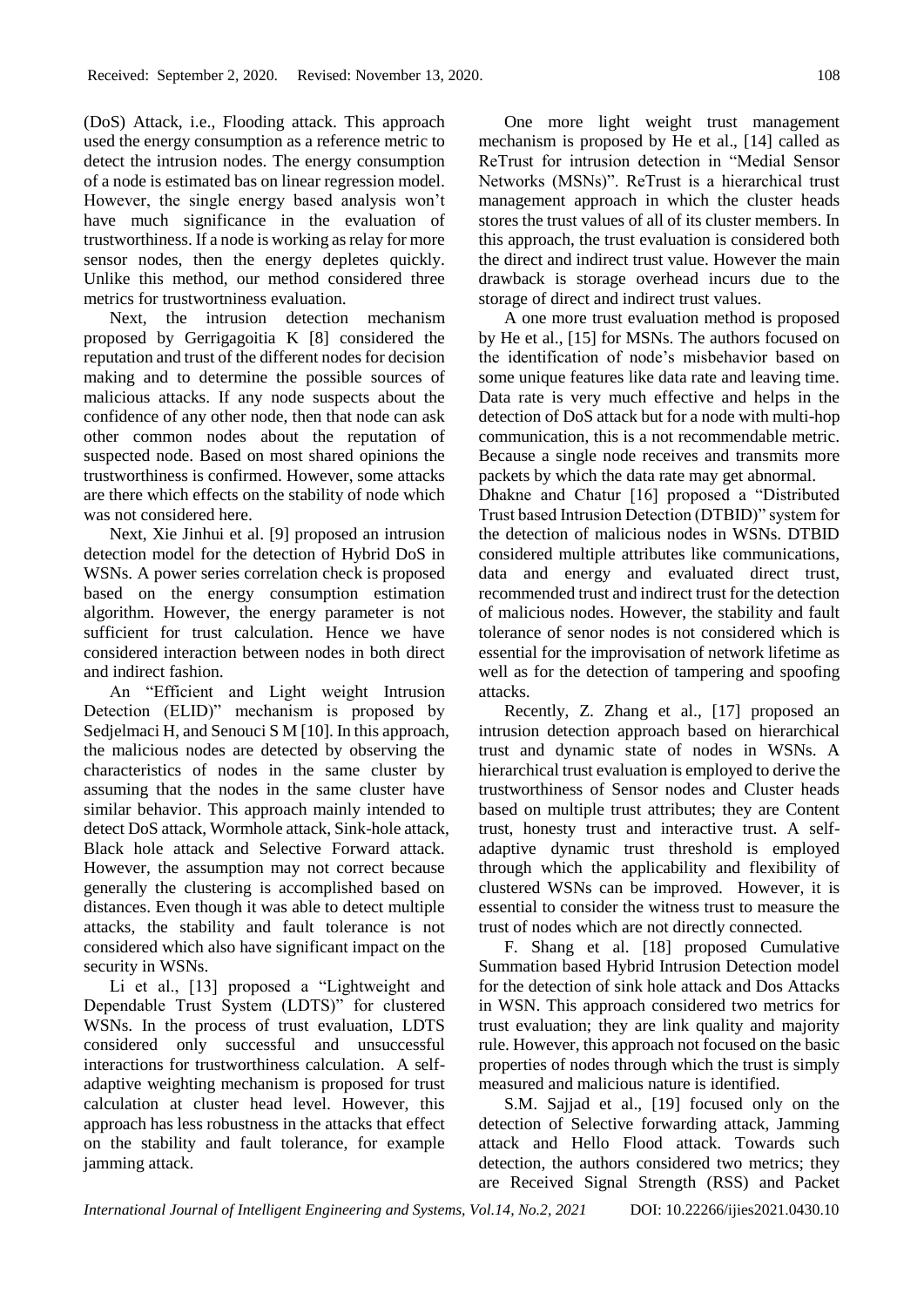Forwarding Rate (PFR) and every node measures the trustworthiness based on these two factors. Based on the obtained trust, the nodes are declared as trustworthy, malicious or risky. The PFR metric is much effective but not RSS, because for maximum number of attacks, the data rate will vary but not RSS. However, without the consideration of interactions, the trust evaluation is inefficient.

A "Trust Based Adaptive Acknowledgment (TRAACK)" is proposed by G. Rajeshkumar and K. R. Valluvan [20] in which the trust of a node is evaluated based on Kalman filter and Successful packet deliveries. Based on the entire trust of a route, an acknowledgment is initiated for the selection of packets such that the control overhead will get reduced. However, the only successful packet deliveries are not sufficient for intrusion detection. Non-successful packet deliveries have more significance in the detection of several attacks, because for DoS attack there exists more number of successful packet deliveries.

Some authors focused on the layer level security provision and towards such methodology, Umashankar G et al., [21] proposed a "physical layer based intrusion detection system (PL-IDS)". In PL-IDS, the trust value of a node is calculated based on the deviation of important factors at physical layer. The abnormal nodes mainly attack the physical layer through DoS attack and use jamming attacks to consume the resources of trustworthy nodes. Further PL-IDS is enhanced by adding two more layers (Network layer and Medium Access Layer) for intrusion, called as "Protocol Layer Trust Based Intrusion Detection System (LB-IDS)" [22]. At physical layer, two metrics namely Energy and Number of messages received are considered for trust calculation. Next, MAC layer, numbers of successful transmissions and Back off time are considered and finally at network layer, only number of hops is considered for trust evaluation. Finally, the overall trust value of senor node is estimated by combining these individual trust metrics. LB-IDS mainly focused on the detection of jamming attack, sink-hole attack and back-off manipulation attack. Even though this method is able to detect more number of attacks but the computational burden is too high because every time, the node has to check the trustworthiness at three layers. This excessive time introduces a time delay for packet at base station.

# **3. Proposed approach**

#### **3.1 Overview**

In this section, we discuss about the newly proposed secure routing mechanism, called as Multi-Strategic Approach for Trust Aware Routing and Intrusion Detection. Under this multi-strategy, the trustworthiness of a sensor node is measured in three orientations; they are (1) Trust evaluation based on direct interactions, called as Subjective Trust (ST), (2) Trust evaluation based on neighbor node's critical reviews, called as Witness Trust (WT) and (3) Trust evaluation based on capacity of node, called as Capacity Trust (CT). Under the capacity trust, we have considered two more trust metrics; they are fault tolerance trust and stability trust. Based on these three trust measures, a composite trust factor is modeled and used for next-hop node selection followed by trustworthy route.

#### **3.2 Network model & assumptions**

In this paper, we consider the WSN as a randomly deployed network with N number of nodes and they are distributed in an area of size  $M \times N$ , where M is length of network and N is the width of network. Initially all the sensor nodes are assumed to have similar characteristics such as node status, energy and trust value. There exists only one base station and the energy of base station is infinite. Next, the sensor nodes are assumed to have static nature, i.e., they can't move. Every Sensor node is equipped with a GPS and it can sense the location information of current node. The sensor node can adjust is energy mode dynamically according to the transmission distance. Further we also assume every node can obtain past data like other node's opinions, working history and earlier decisions, from their neighbor nodes. One senor node can be a member of more than one routing paths, i.e., a single node can serve for multiple communities. The communication range of every sensor node is assumed to be constant and let it be R. The source node follows multi-hop routing if it was found that it was very far from the base station. Every node in WSN maintains a trust list in which the past records will store and it can be updated based on the other nodes and their recommendations. The trust list has nodes and their trustworthiness factors such as Subjective trust, Witness trust and Capacity trust.

#### **3.3 Subjective trust**

Subjective trust is derived based on the past experiences, interactions and observations. Subjective trust [23] is a trust of a node towards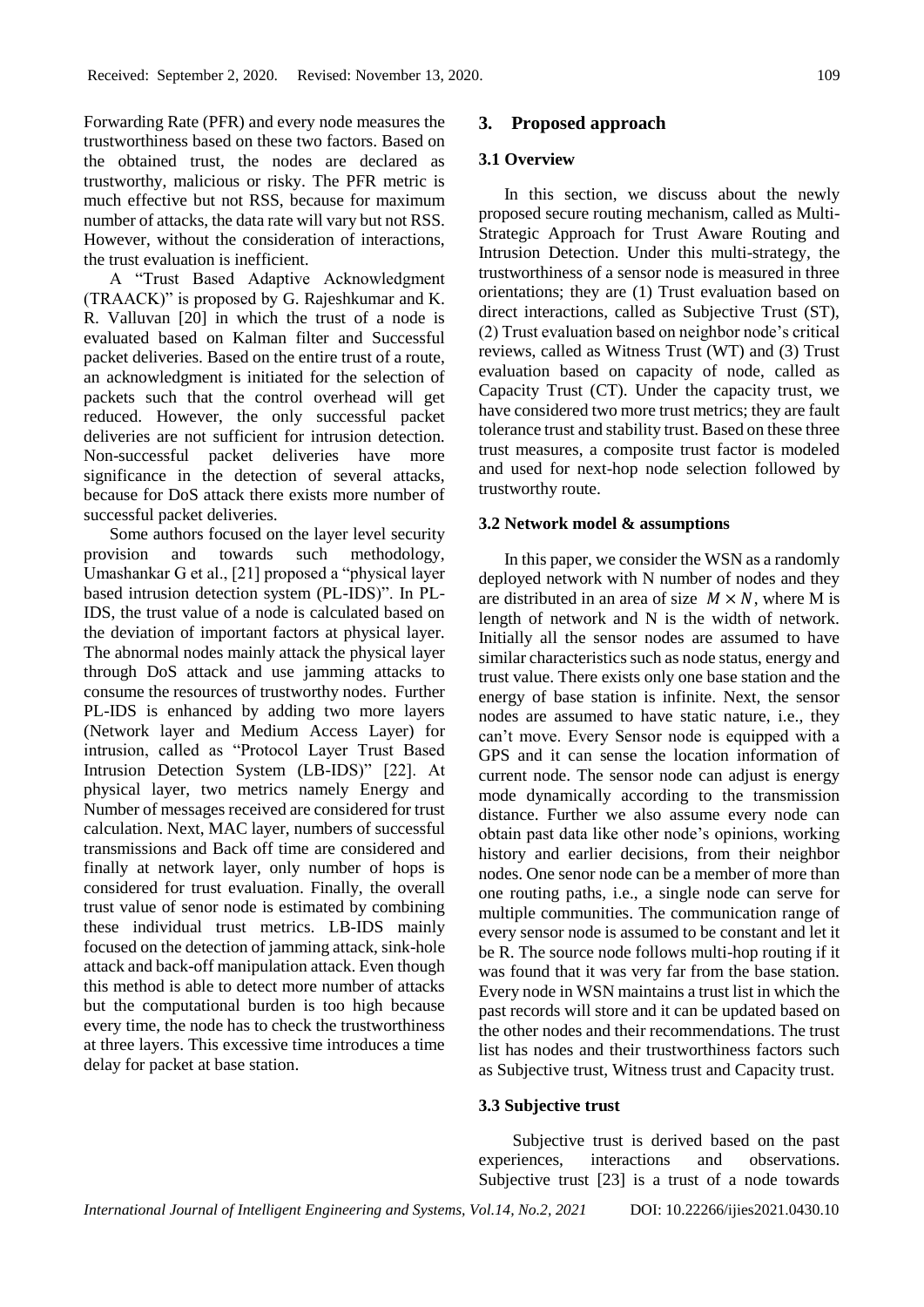another node and it is computed based on past as well as direct experiences. For instance a sensor node can capture the opinions of other sensor nodes after the completion of its interaction with other nodes. Based on this perception, the subjective trust is measured by the accumulation of earlier or past opinions between sensor nodes and can be updated based on recent experiences. Subjective trust denotes the direct opinion of nodes those are connected directly and have direct interactions. The subjective trust is obtained based on historical opinions which are available only if the sensor nodes are interacted with each other at least once in the past.

Subjective trust is similar to the human behavior in which a person can gain an opinion or understating if he/she is interacted with other person at least once in the past. However, the main problem arises if the nodes are not interacted even at least once in the past. At this situation, the nodes can obtain subjective trust (initially it is called as initial trust) by aggregating the past experiences of nodes those have similar characteristics. If we assume the trust evaluating node as source node and evaluated node as target node, at the initial phase the source node have no interaction with target node. In the starting phase, the target node can be called as stranger node. At this situation, the source node aggregates the past experiences of its neighbor nodes those have similar characteristics wit stranger node. Hence nodes can build initial trust with a stranger node based on the past opinions of the nodes which have similar characteristics with Stanger node. Since there exists M number of such type of nodes, the initial trust is obtained by averaging the past opinions.

Consider two sensor nodes  $s_i$  and  $s_j$  are directly connected to each other and the node  $s_i$  was interacted with node  $s_i$  P times in the past. At every interaction, the node  $s_i$  generates an opinion, let it be  $o_n(s_i)$  regarding the communication behavior of node  $s_j$ . Here we assumed to have the range of opinion lies in between 0 and 1, i.e.,  $o_p(s_i) \in [0 \ 1]$ . Further assume that there are Q opinions, given by node  $s_i$ , regarding the malicious behavior of node  $s_j$ . Let's consider there are M nodes which have similar characteristics of node  $s_i$  and also interacted with node  $s_i$  directly in the past. In such condition, they have past opinions reading the behavior of node  $s_j$ . These M opinions are considered to evaluate the initial trust of node  $s_j$  by node  $s_i$ . Let the opinion of node  $s_m$  regarding the behavior of node  $s_j$  is denotes as  $o_m(s_i)$   $\forall m \in M$ , the subjective rust is evaluated as

$$
S_T(s_i, s_j) = \begin{cases} \alpha \times \frac{\sum_{m=1}^{M} o_m(s_j)}{M}, & \text{if } P = 0\\ \beta \times \frac{\sum_{p=1}^{P} o_p(s_j)}{P}, & \text{if } P \neq 0 \end{cases} \tag{1}
$$

Where  $S_T(s_i, s_j)$  is subjective between nodes  $s_i$ and  $s_j$ ,  $o_m(s_j)$  is the opinion of senor node  $s_m$ regarding the behavior of node  $s_j$  and  $o_p(s_j)$  is the opinion of node  $s_i$  at  $p^{th}$  interaction regarding the behavior of node  $s_j$ ,  $\beta$  is an observation factor and  $\alpha$ is impact factor.

According to Eq. (1), the subjective trust is evaluated in two phases; i.e., before interactions ( $P =$ 0) and after interactions ( $P \neq 0$ ). At the former phase, i.e., there are no interactions between two nodes; the obtained subjective trust is nothing but the average trust of past opinions of similar type nodes which are interacted with node  $s_j$  in the past. Once the interaction is started between nodes, then the node  $s_i$ directly comes into the picture and the second condition ( $P \neq 0$ ) comes into exist. At the  $p^{th}$ interaction, the subjective trust is evaluated based on the opinions observed at interactions starting from 1 to P-1. Among these P opinions, there may exist some opinions in which the node  $s_i$  has given a malicious opinion. Hence we need to consider this fact and we introduced a new factor called as observation factor  $(\beta)$ , it is derived as

$$
\beta = \left(\frac{P-Q}{P}\right)^{\left(\frac{1}{P-Q}\right)}\tag{2}
$$

Where *P* is the total number of past opinions and *Q* is the total number of malicious opinions. Based on the malicious opinions into the observation factor followed by subjective trust, we can understand that the subjective trust leads to reduction, i.e., trust value is reduced. As the number of malicious opinions increases, the subjective trust reduces. This observation is in resemblance with human behavior at where the human beings try to maintain the relationship by communicating with others continuously. And if any interaction is gone wrong, the entire relation will get damage.

#### **3.4 Witness trust**

Witness trust is derived based on the past experiences, and observations of other nodes. If any node is not directly connected to other node, then it can pursue the trust based on critical reviews of its most trustable neighbor nodes. Witness trust is nothing but an indirect subjective trust. In WSNs, it is somewhat normal that a node may have no direct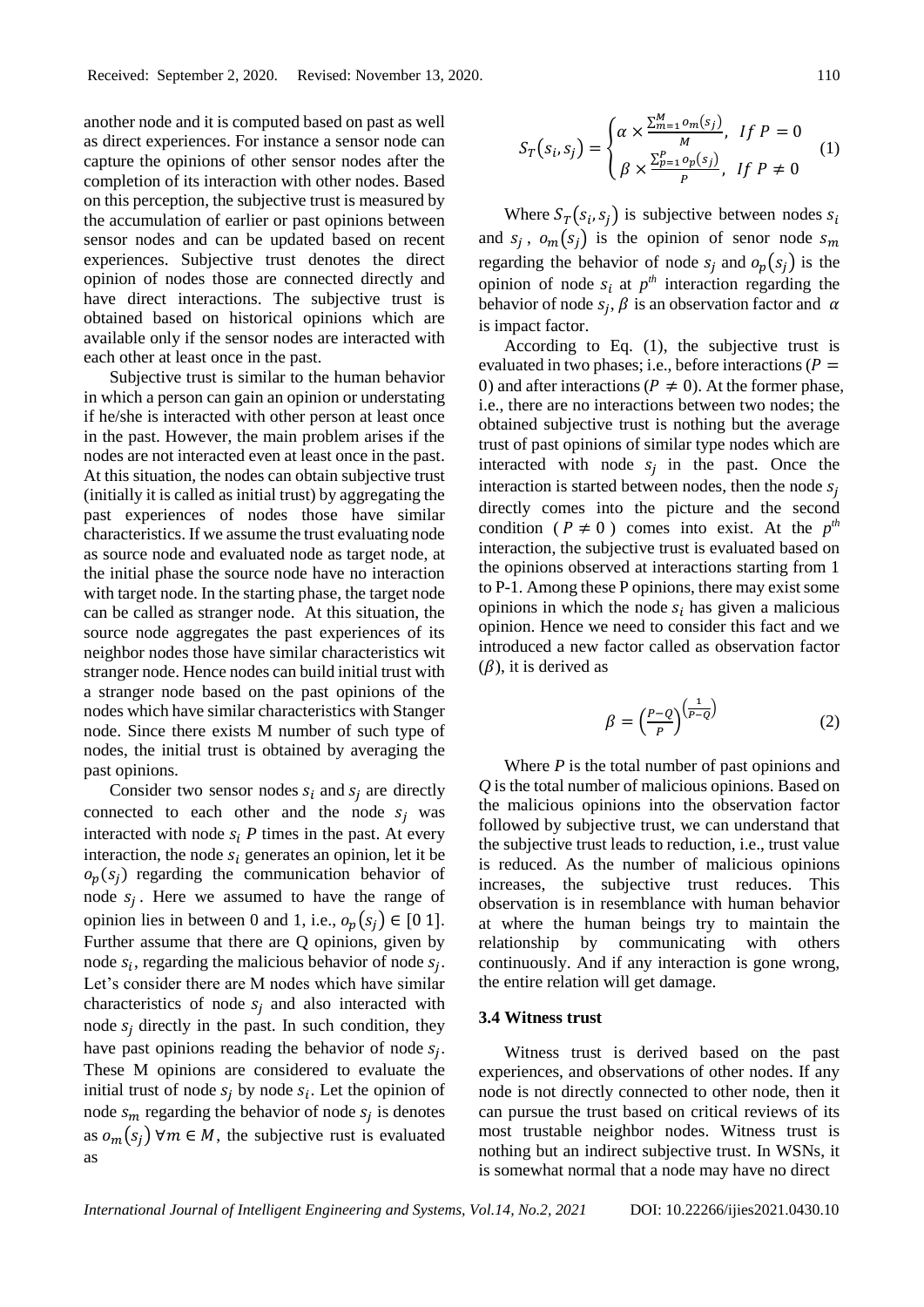

Figure. 1 Witness trust evaluation

connection with other node or target node. In such situation, the node considers can take the reviews of its most trustworthy nodes to measure the trustworthiness of target node. This type of trust evaluation is called witness trust because the nodes, from which the trust is measured, are the witnesses (evidences). The witness trust is completely depends on the strength of relationships between source node and witness nodes as well as between witness nodes and target node. Witness trust infers an indirect trust from third party nodes which are more trustable neighbors. Hence we have considered a trust threshold during the selection of trustable neighbors.

Consider two sensor nodes  $s_i$  and  $s_j$  which don't have a direct connection. Let  $s_i^k$  be the  $k^{th}$  neighbor node of senor node  $s_i$  which have a direct connection with the target senor node  $s_j$ . Then there exists a trust opinion with node  $s_j$ , means the neighbor node have an individual opinion regarding the behavior of target node  $s_j$ . Let  $o(s_i^k, s_j)$  be the opinion of  $k^{th}$  neighbor node of senor node  $s_i$  regarding the behavior of target node  $s_j$  and  $o(s_i, s_i^k)$  be the opinion of node  $s_i$ regarding the behavior of its  $k^{th}$  neighbor node  $s_i^k$ , then the witness trust is evaluated as;

$$
W_T(s_i, s_j) = \frac{\sum_{k=1}^{K} (o(s_i, s_i^k) \times o(s_i^k, s_j))}{\sum_{k=1}^{K} (o(s_i, s_i^k))}
$$
(3)

S. to

$$
o(s_i, s_i^k) \ge T_T \tag{4}
$$

Where  $W_T(s_i, s_j)$  is the witness trust between nodes  $s_i$  and  $s_j$ ,  $T_T$  is the thrust threshold and K is the total number of neighbor nodes of source senor node  $s_i$ .

Here  $T<sub>T</sub>$  is used to select the most trustworthy nodes and the condition in Eq. (4) denotes that the opinion value which is greater than the trust threshold is only considered as witness and the respective node is considered as most trustworthy node. According to Eq. (3), the node  $s_i$  initially selects witness nodes through  $T_T$ . Then the witness opinions  $o(s_i^k, s_j)$  are aggregated according to the weighted average method for the calculation of  $W_T(s_i, s_j)$ . The main advantage of witness trust evaluation is it less computational complexity. Further, the witness trust evaluation considers only the opinions of most trustable nodes; the probability of risk is less. An Example demonstration of witness trust evaluation is shown in Fig. 1.

#### **3.5 Capacity trust**

Capacity trust is one of the most significant aspects of evidence that manifests the trustworthiness of sensor nodes. Capacity trust is derived based on the node's capability that includes the performance of a node in the earlier communication interactions. Under this trust, we have considered two sub-trusts; they are fault tolerance trust and stability trust. Fault tolerance ensures the robustness against node failures from several technical reasons. Next the stability trust ensures the capacity of a sensor node with respect to its stability. Further details are explored in the following subsections;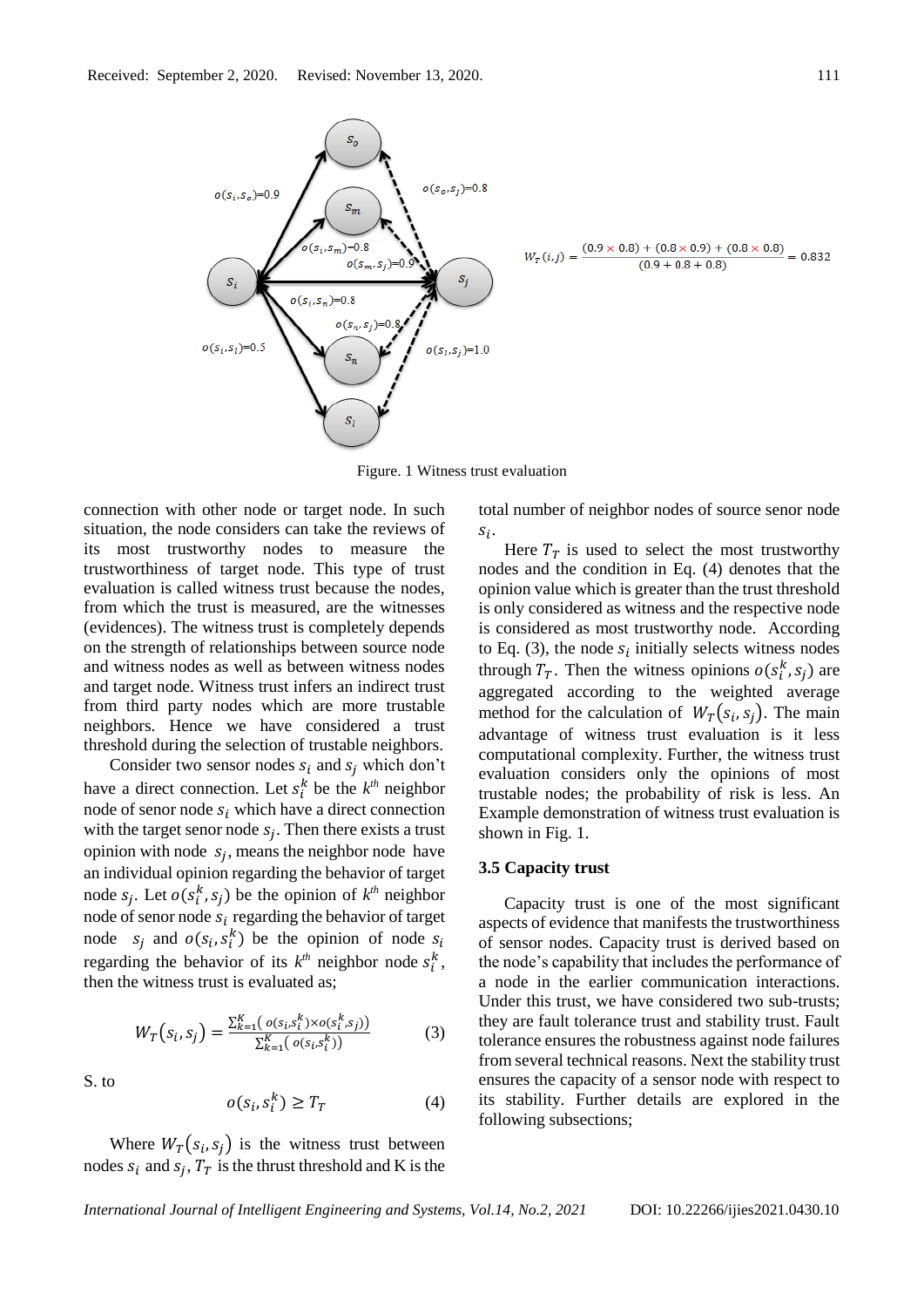In WSNs, the sensor nodes are tiny devices which are very sensitive to operating environments like breakages, electrical surges, and damages etc. If any node was break down, then it can't work properly, i.e., it can't perform even its basic operations like sensing, processing and transmitting. Even though if these nodes are recovered quickly, they can't properly as they work before break down. The recovery time of these tiny devices is very small because the sensor nodes won't have much complex circuitry. Moreover, there is an availability of alternate circuits or processors through which the damaged circuits can be replaced. However, it is probable that some nodes may not recommence the normal operation. A sensor node which has frequent breakages is considered to be not reliable. Hence we considered to evaluate the trustworthiness of a node through its fault tolerance. For this purpose, we have considered three factors through which the fault tolerance can be modeled; they are (1) Pass Rate, (2) Failure Rate and (3) Recovery Rate. The pass rate is defined as the total successfully completed instances by the target node to the total instances given by source node. For a given task, if the target node exists until the completion of task, then it is considered as pass and the pass rate counts such types of instances. As the pass rate is high, the fault tolerance is high. Next, the failure rate is defined as the total number of failure instances to the total number of instances. Further, the recovery rate is measured based on the node's regaining from the breakage. Some instances are possible at which the node can't recover. Based on this fact, the recovery rate is defined as the ratio of total number recovered instances to the total number instances. For any node, a less failure rate, more pass rate and recovery rate denotes good fault tolerance and such type of nodes are only preferred for communication process. All these rates are obtained based on past working experience in the trust list without heavy data communication.

Consider two sensor nodes  $s_i$  and  $s_j$ , let the pass rate of node  $s_j$  is  $P_r(s_j)$ , failure rate is  $F_r(s_j)$  and the recovery rate is  $R_r(s_i)$ . Based on these three rates, the fault tolerate trust is evaluated as

$$
F_T(s_i, s_j) = (P_r(s_j))^{(1 - F_r(s_j))} \times (R_r(s_j))^{F_r(s_j)}
$$
\n
$$
(5)
$$

Where  $F_T(s_i, s_j)$  is the fault tolerance trust between sensor nodes  $s_i$  and  $s_j$ , lies in the range of 0 and 1, where 0 denotes the node  $s_i$  have less fault tolerance

trust and 1 denotes the higher fault tolerance trust. Among the available senor nodes, one final node is selected as final which has higher fault tolerance.

#### **3.5.2. Stability trust**

In WSNs, the topology of the network changes dynamically. Consequently, the nodes join and leave the network dynamically. There are so many reasons behind this dynamic topology variation, for example minor movements (done by external things), energy depletion, additional node deployment, resource constraints etc. Since the nodes in WSN have frequent departures and arrivals, we have considered these facts to analyze the node's stability. Hence a more stable node can gain more trust because it can provide more benefit to the network. To model the stability trust, we have considered its lifecycle because the lifecycle gives information about the node's departures and arrival times. Under the lifecycle concept, we have defined the entire lifecycle of a node through two time periods; they are working time and existing time. Here the existing time is defined as the time period up to which the node has present in the same position (no departure or no arrival) or simply the entire lifecycle. Next, the working time is defined as time period up to which the node is present in the working mode (sensing, processing and transmitting). Generally, a greater value of working time denotes the higher stability. Hence we define the stability trust as the ratio of working time to existing time. Consider two sensor nodes  $s_i$  and  $s_j$ , and let  $T_w$  and  $T_e$  be the working time and existing time respectively, where  $|T_w|$ denotes the length of working time and  $|e|$  denotes the length of existing time of node  $s_j$ . Further assume that the node  $s_i$  has interacted with node  $s_i$  P times, the stability trust is expressed as;

$$
Q_T(s_i, s_j) = \begin{cases} \frac{|T_w|}{|T_e|}, & \text{if } P = 0\\ \delta \times \frac{|T_w|}{|T_e|}, & \text{if } P \neq 0 \end{cases} \tag{6}
$$

Where  $Q_T(s_i, s_j)$  is the stability trust of node  $s_i$ over node  $s_j$ ,  $\delta$  is a penalizing parameter which has been modeled with respect to the total number of interactions happened between two sensor nodes.  $\delta$ is mathematically derived as;

$$
\delta = \beta^{\left(1 - \frac{1}{P + 1}\right)}\tag{7}
$$

Where  $\beta$  is an arbitrary constant, lies in the range of 0 and 1, and *P* is the total number of interactions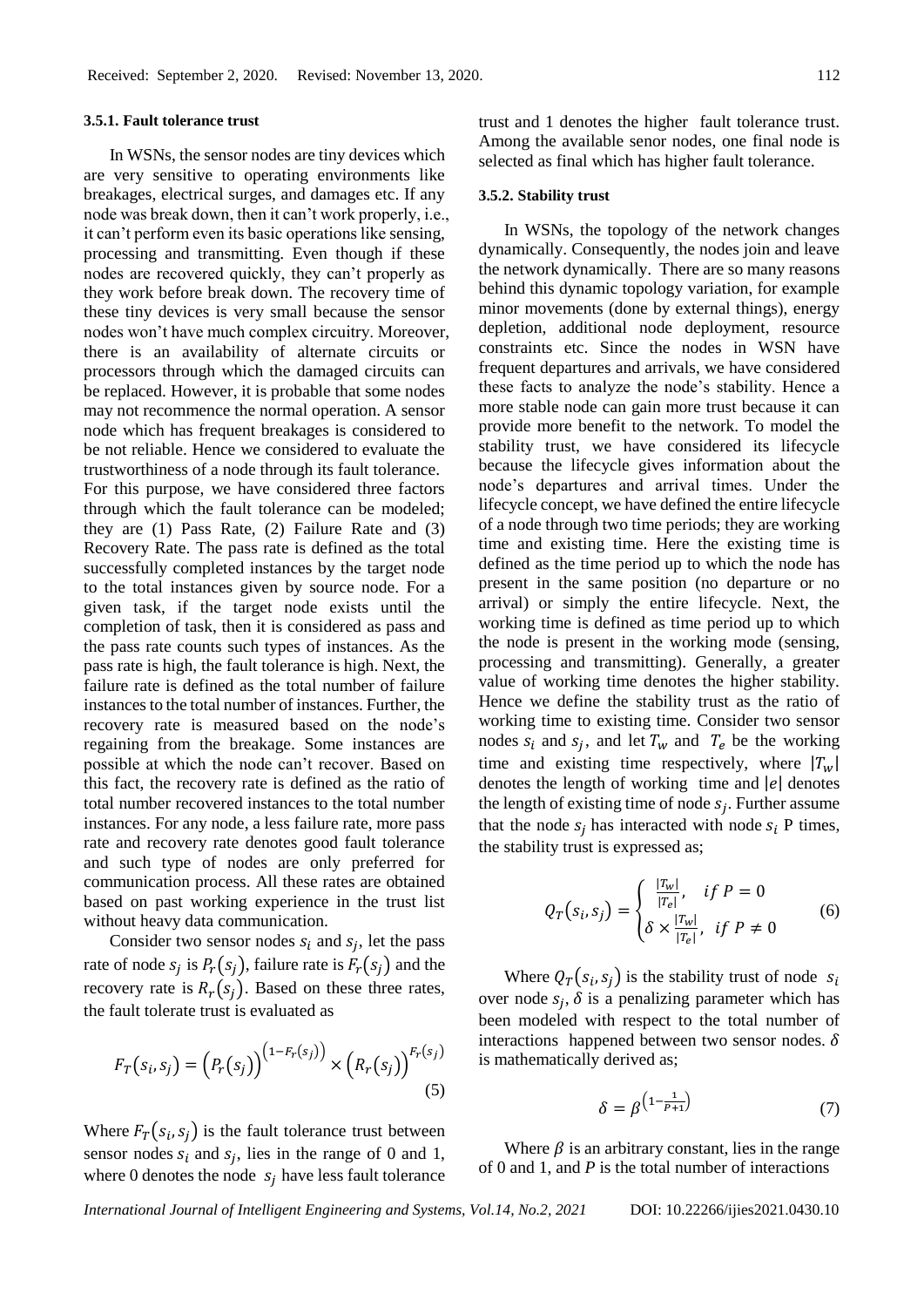

Figure. 2 An example for route selection based on route trust

incurred between two sensor nodes.

For a node which has frequent departures from the network, the penalizing parameter is high, means that particular will get penalized heavily. As we discussed that that a node which has frequent departures is not reliable, hence the stability trust of such node is very less and it can't be considered for communication process. Since the length of working time as well as existing time is recorded by nodes, the computational cost of stability trust is not considerable.

Based on these two sub-capacity trusts, the final capacity trust is modeled as;

$$
C_T(s_i, s_j) = \frac{1}{2} \times \left[ \left( w_1 \times F_T(s_i, s_j) \right) + \left( w_2 \times Q_T(s_i, s_j) \right) \right]
$$
\n(8)

Where  $w_1$  and  $w_2$  are two weight factors, signifies the weight of Fault tolerance trust and stability trust respectively. From Eq. (8), we can understand that the stability trust is an average of Fault tolerance trust and stability trust. With respect to the capacity trust, among the available neighbor nodes, the source node chooses one node which has higher capacity trust.

Next, the composite trust factor is formulated by integrating the three trusts such as Subjective Trust  $(S_T(s_i, s_j))$ , Witness Trust  $(W_T(s_i, s_j))$  and

Capacity Trust  $(C_T(s_i, s_j))$ . Mathematically the composite trust factor is expressed as;

$$
O_T(s_i, s_j) = \frac{1}{3} \times \left[ \left( \omega_1 \times S_T(s_i, s_j) \right) + \left( \omega_2 \times W_T(s_i, s_j) \right) + \left( \omega_3 \times C_T(s_i, s_j) \right) \right]
$$
(9)

Where  $O_T(s_i, s_j)$  denotes the overall trust or composite trust factor, lies in the range of 0 and 1.  $\omega_1$ ,  $\omega_2$  and  $\omega_3$  are the three weight parameters assigned to signify the importance of Subjective trust, witness trust ad capacity trust respectively. The values of  $\omega_1$ ,  $\omega_2$  and  $\omega_3$  are need to be assigned in such a way they have to satisfy the following condition, i.e.,  $\omega_1$  +  $\omega_2 + \omega_3 = 1$ . In this paper, we have assigned an equal value for every weight, means we have given equal importance for every trust.

Consider a route  $rt(S, I_1, I_2, ..., D)$ , where S is the source node, D is the destination node and  $I_1, I_2, \ldots, I_Z$ are intermediate nodes. Based on the above specified trust measures, the complete trust of a route is modeled as

$$
R_T(S, D) = \frac{1}{length\,(route)} [O_T(S, I_1) + \sum_{z=1}^{Z} O_T(I_{z-1}, I_z) + O_T(I_Z, D)] \tag{10}
$$

*International Journal of Intelligent Engineering and Systems, Vol.14, No.2, 2021* DOI: 10.22266/ijies2021.0430.10 Where  $O_T(S, I_1)$  is the overall trust between source node and first intermediate node,  $I_1$  and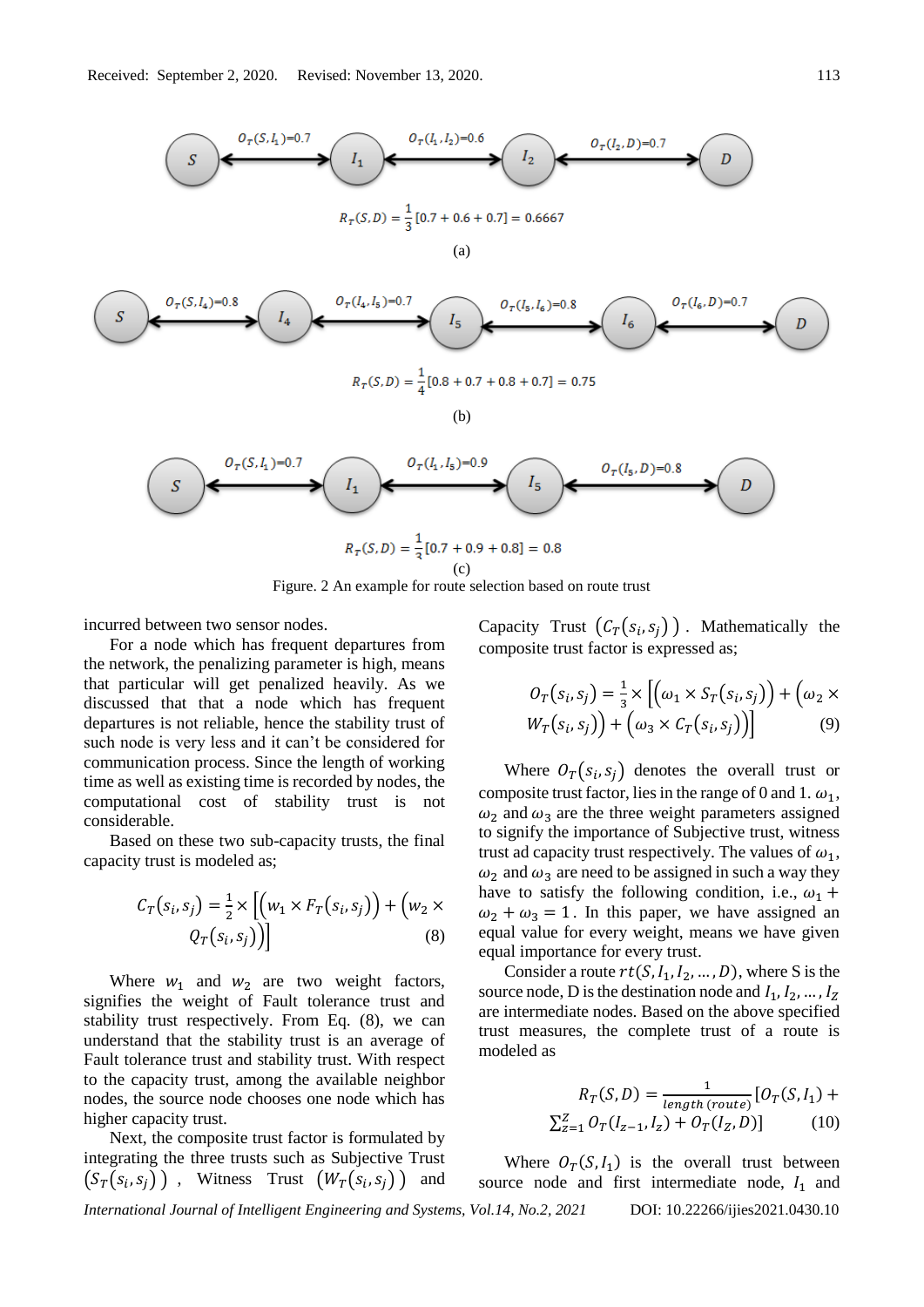$O_T(I_Z, D)$  is the overall trust of last intermediate node and destination node. The middle term denotes the summation of overall trust of intermediate trust. Since there exists *Z* number of intermediate nodes between source and destination, we considered the trust between them also. A simple example about this demonstration is shown in Fig. 2.

As shown in the Fig. 2, there are totally three available routes between Source (S) and Destination (D) nodes. In Fig. 2 (a), the there are two intermediate nodes between source and destination, and the route trust is measured as 0.667. Next, in Fig. 2 (b), there are three intermediate nodes between source and destination, and the route trust is measured as 0.75. The final route shown in Fig. 2 (c) has also two intermediate nodes between source and destination and the route trust is measured as 0.80. Among these routes, the third route has highest route trust hence it is selected as optimal route.

#### **4. Simulation experiments**

In this section, we demonstrate the particulars of experimental simulations conducted over the proposed approach and the observed performance measures. Initially we discuss about the details of simulation setup and then discussed about the performance measures through the performance of proposed approach is analyzed. Simultaneously, we also demonstrated the comparative analysis done between proposed and existing approaches.

# **4.1 Simulation set up**

Under the simulation setup, the WSN is considered as a randomly deployed network with *P*  number of nodes in the area of size *MXN*, where *N* is width and *M* is the length of the network. All sensor nodes are assumed to be stationary. To realize the proposed concept of intrusion detection, among the available nodes, some nodes are declared as malicious and then the proposed as well as existing approaches are applied over the network to find out the malicious nodes. Based on the obtained detection results, the performance is evaluated through several performance metrics. Here the portion of malicious is varied with respect to the total number of node deployed in the network. For example, if we considered the total number of nodes is 200 and portion of malicious members are 20%, and then the total number of malicious nodes present in the network is 40. In this manner, the simulation experiments are conducted for varying portion of malicious members and at every phase the performance is analyzed. Further, according to the assumptions, we also vary the total number of

Table. 1 Simulation parameters

| Parameter                              | <b>Value</b>                    |
|----------------------------------------|---------------------------------|
| Network area                           | $100 \times 100$ m <sup>2</sup> |
| Number of nodes                        | 100                             |
| Communication<br>Range                 | $\frac{1}{4}$ of network area   |
| (R)                                    |                                 |
| % of malicious behavior                | 15%, 30% and 45% of             |
|                                        | total nodes                     |
| Trust threshold $(T_T)$                | 0.6                             |
| Nodes Deployment                       | Random                          |
| $W_1$ and $W_2$                        | 0.500                           |
| Number of Interactions                 | 100-1000                        |
| (P)                                    |                                 |
| $\omega_1$ , $\omega_2$ and $\omega_3$ | 0.3333                          |
| $\alpha, \beta$                        | [01]                            |
| Number of Malicious                    | 10-20\% of $P$                  |
| Interactions (O)                       |                                 |

interactions such that we can analyze the impact of observation factor. Table. 1 shows the details of simulation parameters considered for simulation experiments.

# **4.2 Performance metrics**

*Packet Delivery Ratio (PDR):* It is defined as the ratio of total number of packets delivered at destination node to the total number of packets transmitted from source node.

$$
PDR = \frac{P_r}{P_s} \tag{11}
$$

Where  $P_r$  is the total number of packets received and  $P_s$  is the total number of packets sent. A lower value of PDR denotes bad performance while high value denotes good performance.

*Malicious Detection Rate (MDR):* MDR is defined through a fraction of nodes which are detected as malicious when they are malicious to the original malicious nodes.

$$
MDR = \frac{TP}{TP + FN} \tag{12}
$$

Where TP is True Positives and FN is False Negatives. Here the TP means the total number of malicious nodes those are detected as malicious and FN is the total number of malicious nodes those are detected as normal. Lower MDR denotes bad performance while higher MDR denotes good performance.

*False Positive Rate (FPR):* FPR is defined through a fraction of nodes which are detected as malicious when they are non-malicious to the sum of malicious and non-malicious nodes.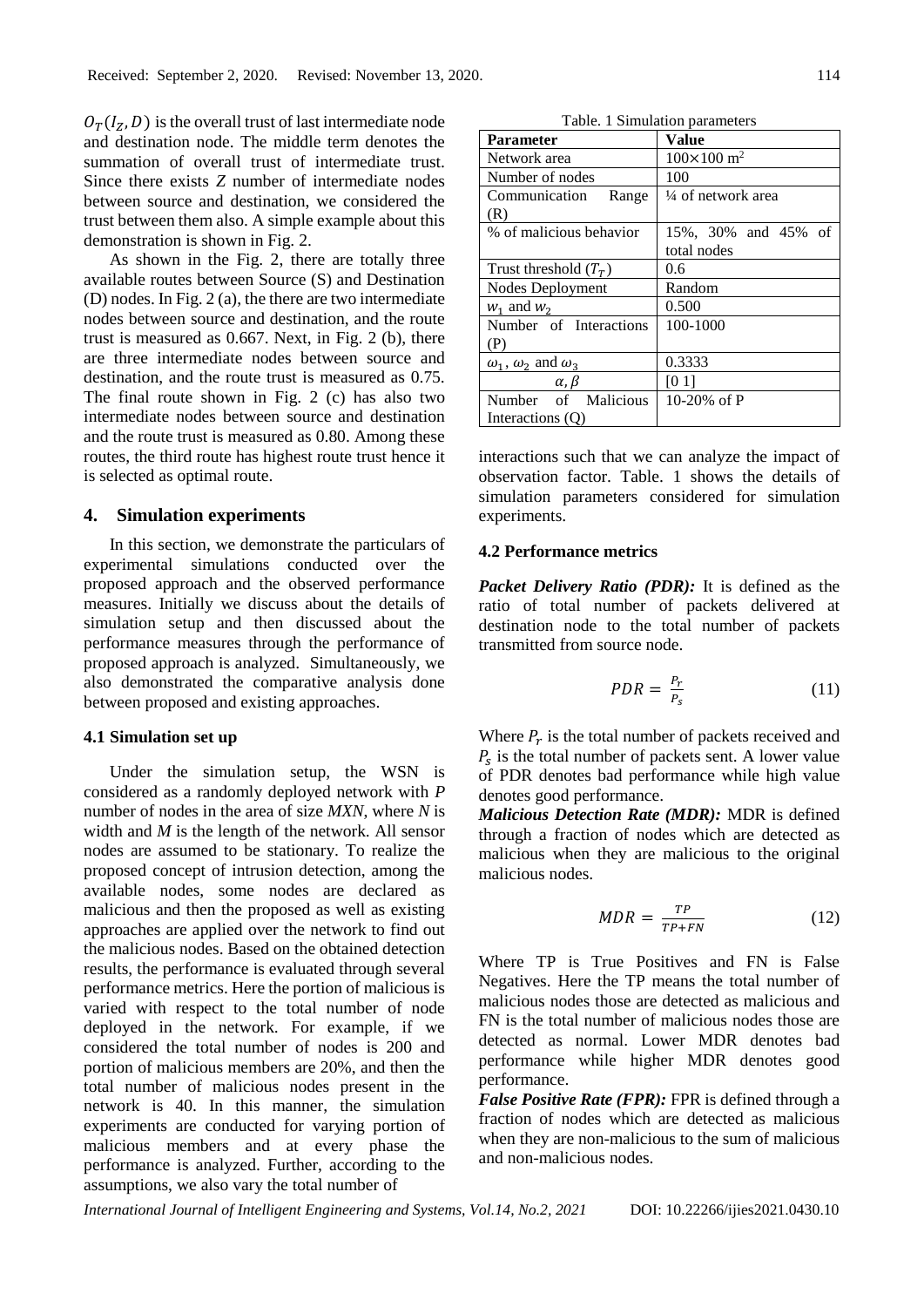$$
FPR = \frac{FP}{TP + FP} \tag{13}
$$

Where TP is True Positives and FP is False Positives. Here the TP means the total number of malicious nodes those are detected as malicious and FP is the total number of non-malicious nodes those are detected as malicious. Lower FPR denotes good performance while higher FPR denotes bad performance.

*False Negative Rate (FNR):* FNR is defined through a fraction of nodes which are detected as nonmalicious when they are malicious to the sum of malicious and non-malicious nodes.

$$
FNR = \frac{FN}{TP+FN} \tag{14}
$$

Where TP is True Positives and FN is False Negatives. Here the TP means the total number of malicious nodes those are detected as malicious and FN is the total number of malicious nodes those are detected as normal. Lower FNR denotes good performance while higher FNR denotes bad performance.

# **4.3 Results**

During the simulation, we have varied the number of interactions and the portion of malicious members. The interactions are varied from 100 to 1000 and the portion of malicious members is varied as 15%, 30% and 45% of total number of nodes present in the network. For example, consider an instance of 200 interactions. At this instance, we have varied the portion of malicious members as 10%, 20%, 30%, 40% and 50%, and a every phase the performance is measured through MDR, FRP and FNR. The obtained performance metrics are plotted in the following figures.

Fig. 3 demonstrates the average rust value of normal nodes as well as malicious nodes. From the above Fig. 3, we can observe that the average trust of malicious node is 0.45 whereas the average trust value of malicious nodes is observed as 0.75. In the detection process, we have fixed the trust threshold as 0.6. Based on the proposed intrusion detection mechanism, the normal nodes and malicious nodes can be identified more accurately. Since we have considered three types of trusts, we can observe that the average trust value of malicious nodes is not decreased sharply. Generally a sharp decrease can be observed in such a scenario where the trust evaluation considered only one reference metric. But in the case of multiple strategies or reference metrics, a sharp decrease couldn't observe because there exists a



Figure. 3 Average trust value for malicious and normal nodes



Figure. 4 MDR vs. number of interactions for varying malicious portion

mutual effect between reference trusts.

Generally, the sensor nodes in the Network perform more communication interactions to maintain a trustworthy relationship. This is in resemblance with human behavior where the persons try to maintain the relationship by maintaining a continuous communication. However, this relationship is very sensitive and it will end up r collapse even if single malicious interaction is happened. Based on this inspiration, we have modeled the subjective trust based trustworthiness evaluation and the relation between the malicious nodes detection rate and number of interactions is shown in Fig. 4. Generally the MDR is evaluated as the ratio of total number of nodes detected as malicious to the total number of original malicious nodes. As shown in Fig. 4, MDR is increasing with an increase in the number of interactions, but the MDR is decreasing with an increase of portion of malicious members from 10% to 50%. For instance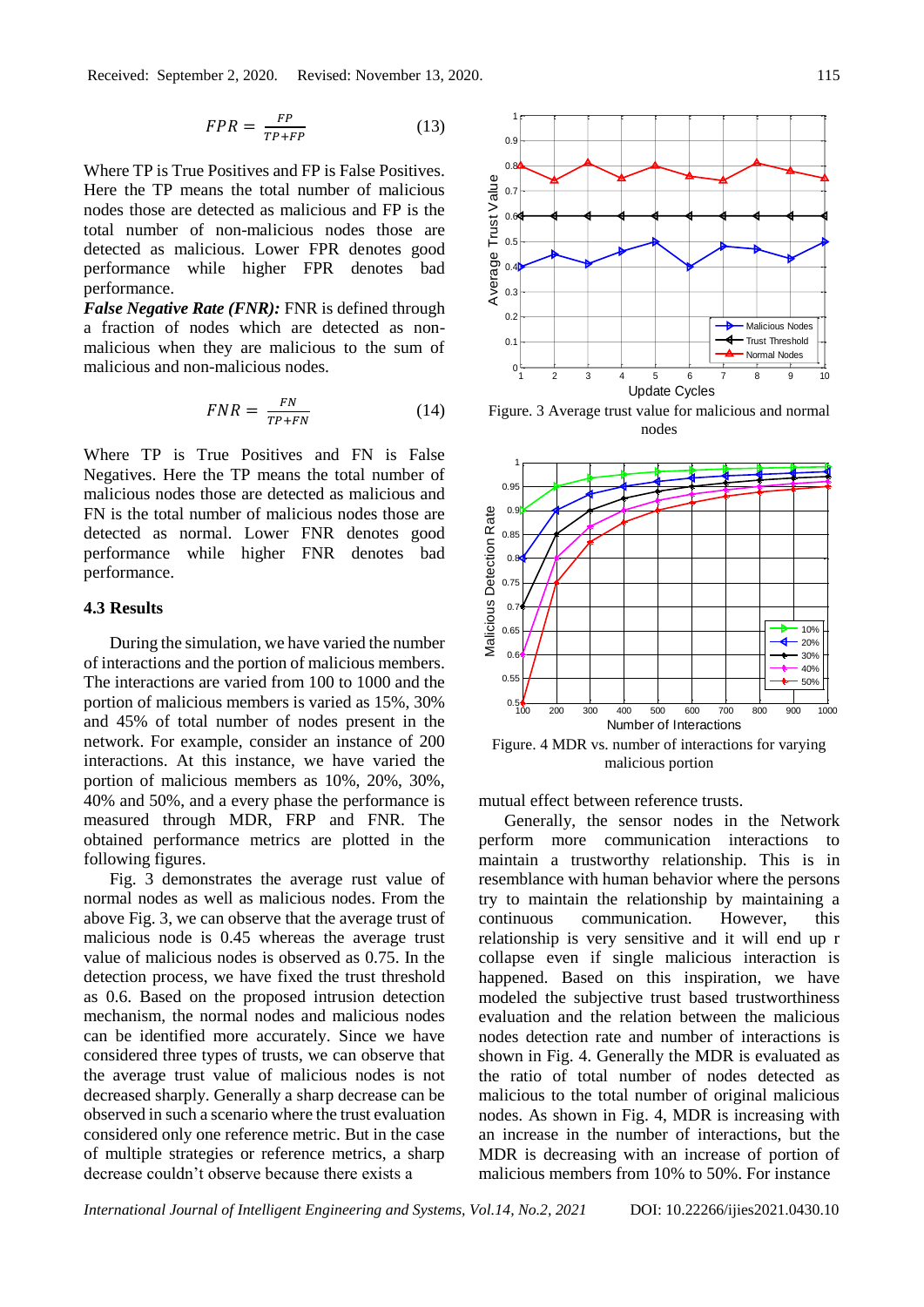

let's consider the MDR at the number of interactions 200. It is varied as 0.95, 0.90, 0.85, 0.80, and 0.75 for the portion of malicious members 10%, 20%, 30%, 40% and 50% respectively. The main reason behind this decrement is that we have included the number of malicious interactions in the observation factor  $\beta$ (Eq. (2)) which has a direct relation with subjective trust. As the number of malicious interactions increases, the nodes will lose the trust over the respective nodes and consequences to less MDR. Since there are so many types of attacks, all the malicious interactions won't be same which creates confusion for the nodes there by it can't detect the malicious node effectively.

FNR has a simple inverse relation with MDR, as MDR increases, the FPR decreases and vice versa. On the other hand the FNR can also be measured as the ratio of total number of malicious nodes those are detected as non-malicious nodes (i.e., normal nodes) to the total number of original malicious nodes. Let's consider the original malicious node count is 20, the total number of malicious nodes those are detected as malicious nodes are 15, then the total number of malicious nodes those are detected as non-malicious nodes are obtained as  $20-15 = 5$ . Here 15 is called as True Positive and 5 is called as False Negative and FNR is obtained as  $5/(15+5) = 5/20 = 0.25$ . Similar to MDR, the FNR also have a relation with number of interactions, as the number of interactions increase, the FNR decreases, as demonstrated in Fig. 5. Let's consider the portion of malicious members at 50%, the FNR is varied as 0.2517, 0.1255, and 0.0757 for the number of interactions 200, 400 and 600 respectively. Simultaneously, we can observe that the FNR has inverse relation with portion of malicious members. Consider the instance of 200 interactions from Fig. 5, the FNR is varied as 0.0500, 0.1008,



malicious portion

0.1523, 0.2028, and 0.2530 for the portion of malicious members 10%, 20%, 30%, 40% and 50% respectively.

FPR also have inverse relation with MDR but not linearly related. On the other hand the FPR can also be measured as the ratio of total number of nonmalicious nodes those are detected as malicious nodes (i.e., normal nodes) to the total number of detected malicious and non-malicious nodes.

For example, consider the original malicious node count is 20, the total number of malicious nodes those are detected as malicious nodes are 15, and the total number of non-malicious nodes those are detected as malicious nodes are 8. Here 15 is called as True Positive and 8 is called as False Positive and the FPR is obtained as  $8/(15+8) = 8/23 = 0.347$ . For the same example, we have obtained 0.25 FNR while 0.347 FPR. Since there exists more number normal nodes in the network, there is a possibility that some normal nodes which have Overall trust nearer to trust threshold can be declared as malicious. Similar to MDR and FNR, the FPR also have a relation with number of interactions, as the number of interactions increase, the FPR decreases, as demonstrated in Fig. 6. Let's consider the portion of malicious members at 50%, the FPR is varied as 0.1002, 0.0752, and 0.0653 for the number of interactions 200, 400 and 600 respectively. Simultaneously, we can observe that the FPR has inverse relation with portion of malicious members. Consider the instance of 200 interactions from Fig. 6; the FPR is varied as 0.1514, 0.2522, 0.3537, 0.4509, and 0.5522 for the portion of malicious members 10%, 20%, 30%, 40% and 50% respectively.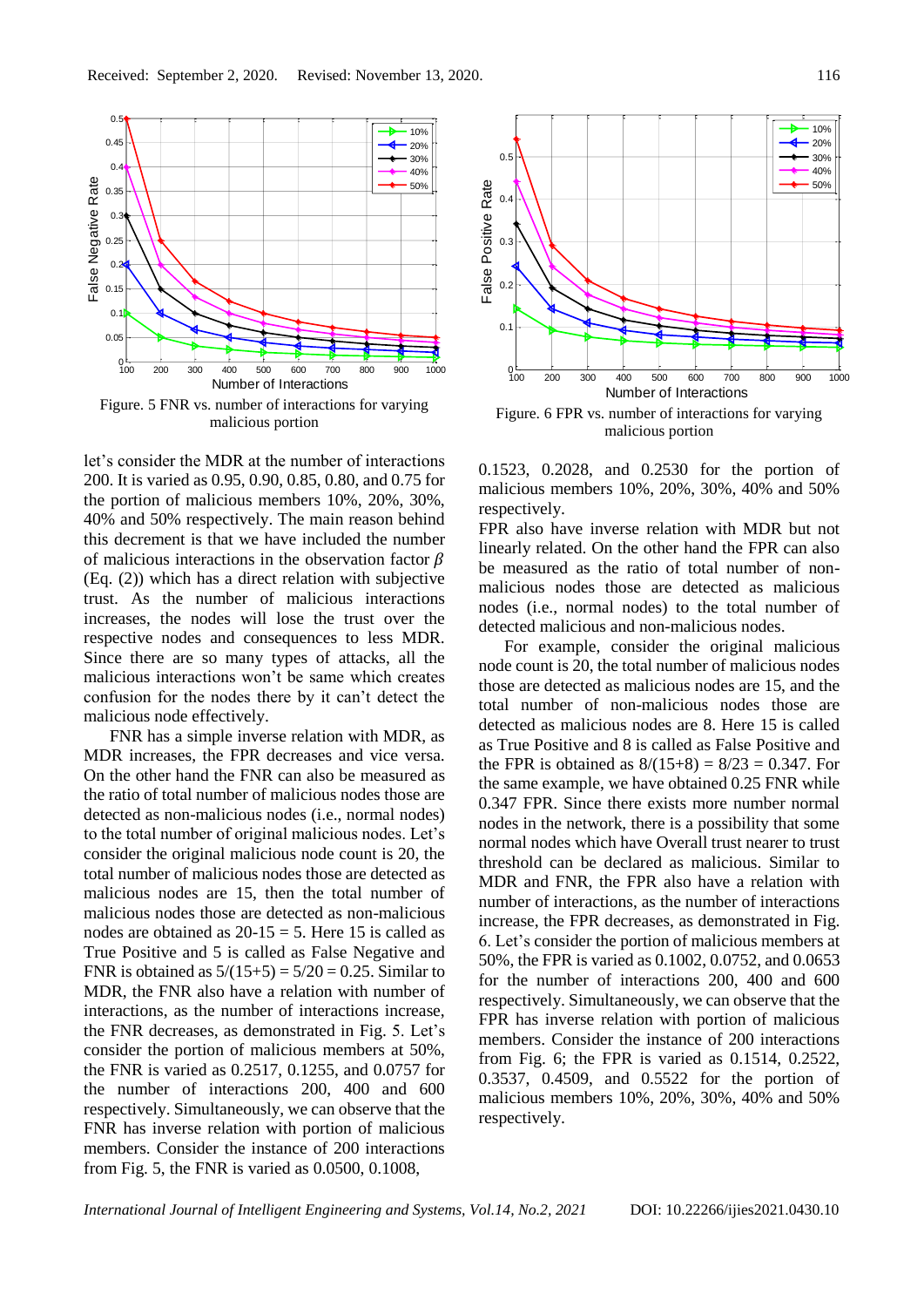#### **4.4 Comparison**

Under this sub-section, we have demonstrated the effectiveness of proposed approach by comparing its performance with some existing approaches. We have compared with Nearest Neighbor Trust based Intrusion Detection System (NNTB-IDS) [19] and Energy Aware Trust Based Intrusion Detection System (EATB-IDS) [20]. NNTB-IDS considered two metrics for the trust evaluation of nodes; they are Received Signal Strength (RSS) and Packet Forwarding Rate (PFR). Based on the obtained trust, the nodes are declared as trustworthy, malicious or risky. However, the RSS is a perfect metric for the evaluation of distance between while it has less contribution in the detection of malicious nodes. Next, under the Packet Forwarding Rate, they have considered packet generation rate and packer receiving rate only. These factors perform well in the detection of only one attack, i.e., flooding attack. This approach didn't consider the basic criterion, i.e., communication interactions which are a generalized theme for the detection of several attacks. Hence NNTB-IDS is not robust. Meanwhile they didn't consider the fault tolerance trust as well as stability trust.

Next, in EATB-IDS [20], the trust of a node is evaluated based on Kalman filter and Successful packet deliveries. Based on the entire trust of a route, an acknowledgment is initiated for the selection of packets such that the control overhead will get reduced. In this approach the Kalman filter is employed for the trust evaluation. The Kalman filter is a generalized filter which works based on the concept of Minimum Mean Square error (MMSE). MMSE is evaluated between current and previous states (i.e., Packets send and acknowledgments received) of a node. If it observes a greater MMSE, then that node is declared as malicious otherwise normal. The Successful packet deliveries are evaluated based on TWOACK [24, 25] scheme. However, they didn't consider the communication interactions and recommendations for the trust evaluation. Moreover, they didn't discuss about the trust evaluation when there is no direct link between nodes. Meanwhile the fault tolerance trust and stability trust are also not considered.

Fig. 7 shows the MDR comparison between proposed and existing approaches. As shown in this figure, the MDR is decreasing with an increase in the portion of malicious members. However, for a particular instant of portion of malicious members, the MDR of proposed approach is high compared to the both existing approaches. For example, at portion of malicious members 20%, the MDR of proposed



approach is observed as 0.9556 while for NNTB-IDS and EATB-IDS it is observed as 0.9302 and 0.9415 respectively. Further at 30% portion of malicious members, the MDR of proposed approach is observed as 0.9489, while for NNTB-IDS and EATB-IDS it is observed as 0.9003 and 0.9213 respectively. From these values we can observe that the MDR at higher portion of malicious members (30%) is much deviated with MDR at lower portion of malicious members (20%). But this deviation is less in the case of proposed approach. The main reason is that the proposed approach considered multiple strategies to measure the trustworthiness of a node while the conventional approaches are considered only few strategies that too they are oriented in only one orientation. The NNTB considered RSS and the EATB considered Kalman filter and these don't have much significance in the trust estimation in WSNs.

Fig. 8 shows the FPR comparison between proposed and existing approaches. As shown in this figure, the FPR is increasing with an increase in the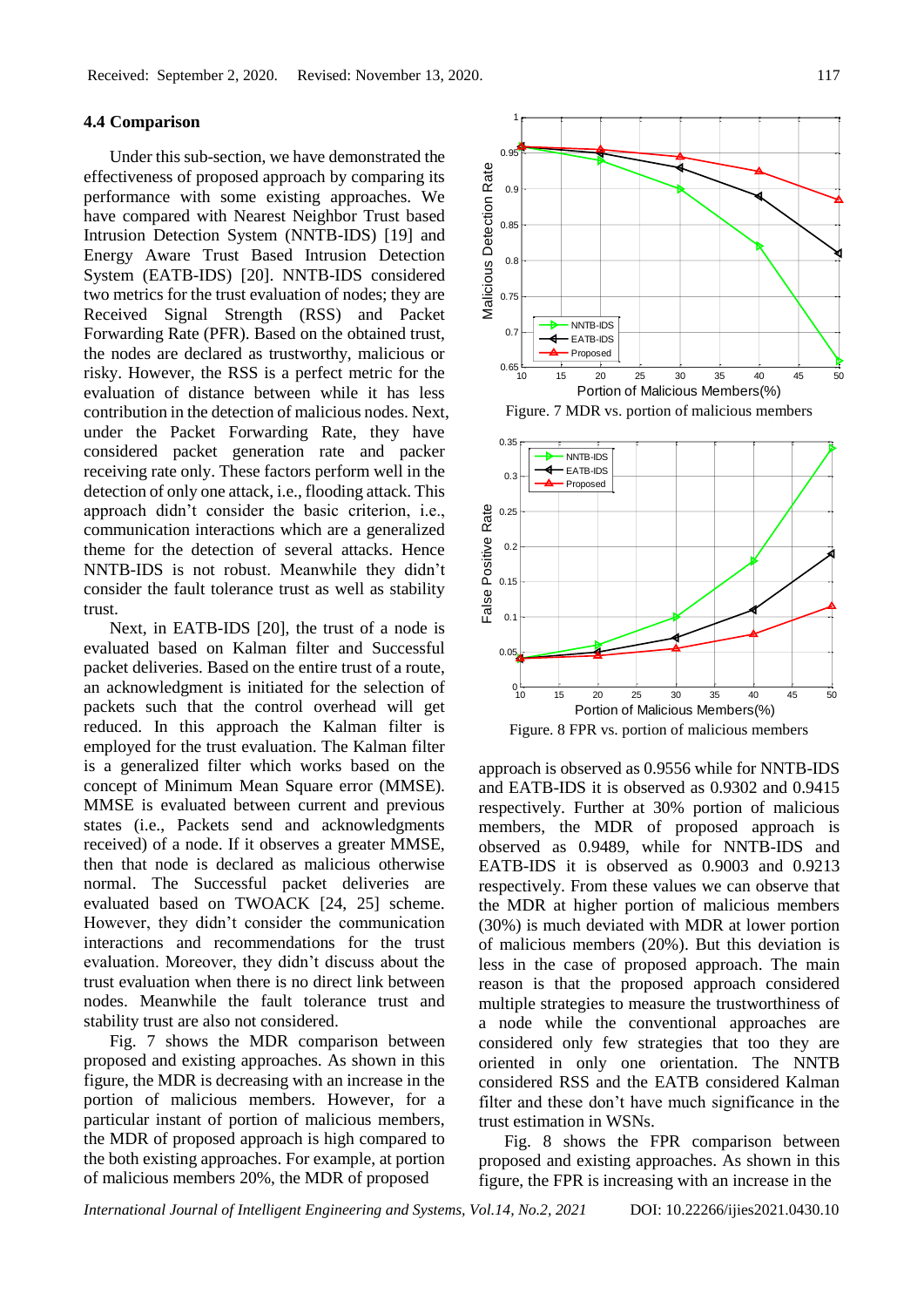

Figure. 9 APDR vs. portion of malicious members

portion of malicious members. However, for a particular instant of portion of malicious members, the FPR of proposed approach is less compared to the both existing approaches. For example, at portion of malicious members 20%, the FPR of proposed approach is observed as 0.0402 while for NNTB-IDS and EATB-IDS it is observed as.0654 and 0.0586 respectively. Further at 30% portion of malicious members, the FPR of proposed approach is observed as 0.0555, while for NNTB-IDS and EATB-IDS it is observed as 01547 and 0.775 respectively. This deviation is increasing for further increment in the portion of malicious members. At 50% portion of malicious members, the FPR of proposed approach is noticed as 0.11 while for NNTB-IDS and EATB-IDS, it is observed as 0.1998 and 0.3489 respectively. Means the FPR is observed as very high for higher portion of malicious members. The main reason is that the conventional approaches didn't focus on the communication interactions as well as recommendations during the trust evaluation of nodes.

Fig. 9 shows the APDR comparison between proposed and existing approaches. As shown in this figure, the APDR is decreasing with an increase in the portion of malicious members. However, for a particular instant of portion of malicious members, the APDR of proposed approach is high compared to the both existing approaches. The main reason is that the proposed approach modeled the trust by considering the stability and fault tolerance which are key parameters in the determination of Quality of Service. A node which has more fault tolerance and stability can cooperate to other nodes to forward the data destination nodes. Due to this fact, the packets which are passing through the more stable and fault tolerant nodes will reach the destination without any fail. Hence the APDR is high for proposed approach

when compared to conventional approaches. On an average the APDR of proposed approach is observed as 89.1245% while for NNTB-IDS and EATB-IDS it is observed as 78.2241% and 84.4152% respectively.

### **5. Conclusion**

In this paper, we have developed a new Multistrategic intrusion detection mechanism to identify and isolate the malicious node sin the WSN. Under the multi-strategic principle, we have modeled the total trust of anode with respect to three trust metrics; they are subjective trust, witness trust and capacity trust. Under capacity trust, we have further considered two sub-trusts; they are fault tolerance trust and stability trust. The first two trusts measures the communication trust between nodes while the last one measure the capacity of sensor nodes. The Subjective trust and witness trust ensures the robustness of proposed approach in such type of attacks where the communication process is tampered. Flooding attack is an example for such kind of attack. Next the capacity trust ensures that the proposed approach is robust for such kind of attacks in which the resources are wasted. DoS and Selective forwarding attack are the best example for such kind of attacks. Simulation experiments are conducted over the proposed model by varying the network parameters like number of interactions and portion of malicious members. At every phase of simulation, the performance is measured through MDR and APDR and they had proven that the proposed approach is more robust and effective when compared to existing methods. From the results, we have noticed that the average Malicious Detection Rats of proposed model is 93.4012% while the False Positive rate and Packet Delivery Ratio are observed as 5.5000% and 74.1745% respectively.

#### **References**

- [1] I. F. Akyildiz, W. Su, Y. Sankarasubramaniam, and E. Cayirci, "Wireless sensor networks a survey", *Computer Networks,* Vol. 38, No.4, pp.393–422, 2002.
- [2] A. Perrig, J. Stankovic, and D. Wagner, "Security in wireless sensor networks", *Commun*ications, Vol. 47, No. 6, pp. 53–57, 2007.
- [3] Z. M. Fadlullah, T. Taleb, A.V. Vasilakos, M. Guizani, N. Kato, "DTRAB: combating against attacks on encrypted protocols through trafficfeature analysis", *IEEE/ACM Transactions on Networking*, Vol. 18, No.4, pp. 1234–1247, 2010.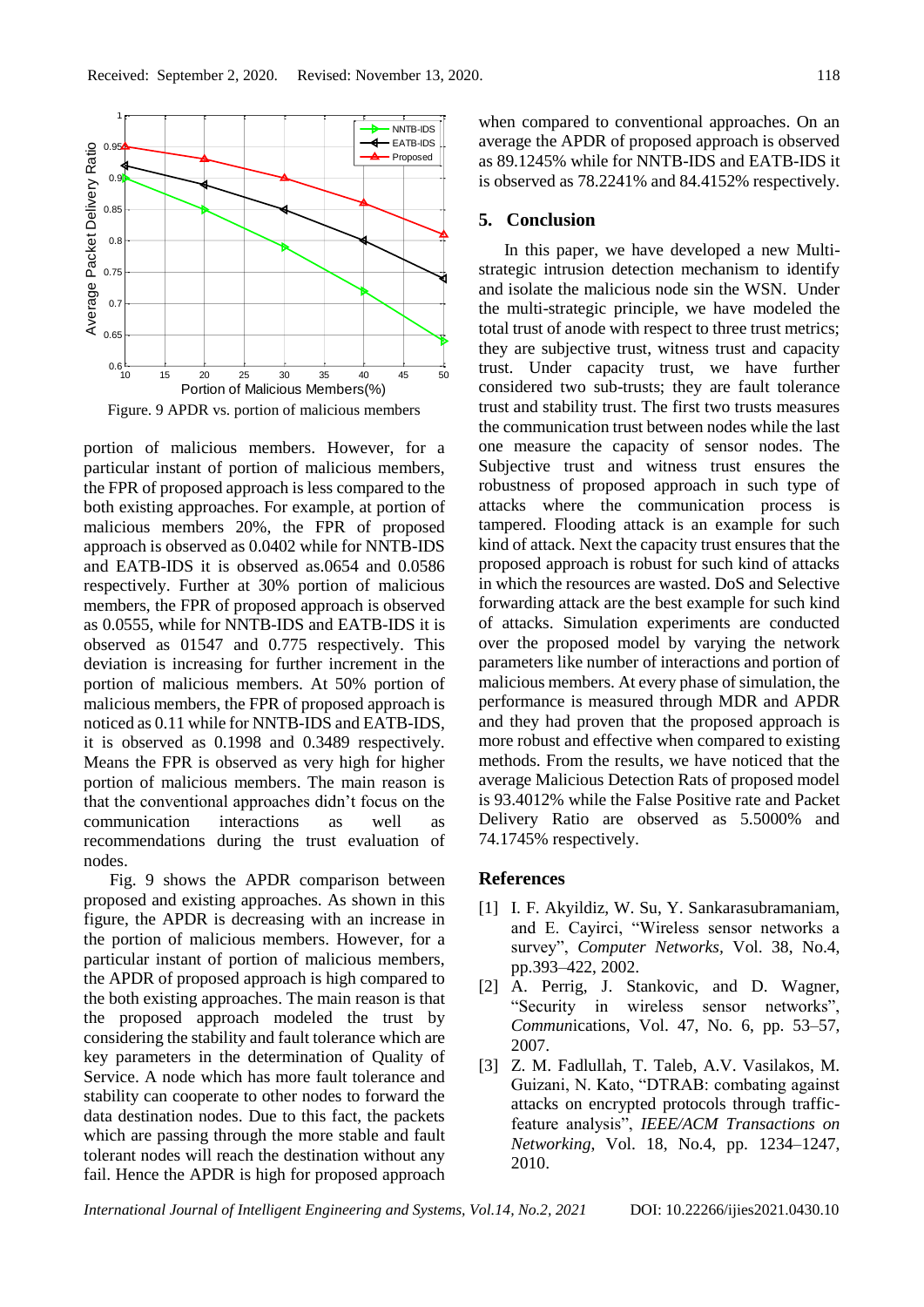- [4] I. Butun, S. D. Morgera, and R. Sankar, "A survey of intrusion detection systems in wireless sensor networks", *IEEE Communications Surveys & Tutorials.*, Vol. 16, No. 1, pp. 234- 241, 2014.
- [5] S. Pundir, M. Wazid, D. P. Singh, A. K. Das, "Intrusion Detection Protocols in Wireless Sensor Networks Integrated to Internet of Things Deployment: Survey and Future Challenges", *IEEE Access,* Vol. 8, pp. 3343- 3363, 2019.
- [6] F. Bao, I. R. Chen, M. Chang, and J. Cho, "Hierarchical trust management for wireless sensor networks and its applications to trustbased routing and intrusion detection", *IEEE Transactions on Networking Service Management*, Vol. 9, No. 2, pp. 169-183, 2012.
- [7] M. Riecker, Biedermann S, Hollick M., "Lightweight energy consumption-based intrusion detection system for wireless sensor networks", *International Journal of Information Security,* Vol. 14, No. 2, pp. 155–67, 2015.
- [8] K. Gerrigagoitia, R. Uribeetxeberria, U. Zurutuza, I. Arenaza, "Reputation-based intrusion detection system for wireless sensor networks", In: *Proc. of International Conf. On Complexity in Engineering,* Aachen, Germany, pp. 11–13, 2012.
- [9] X. Jinhui, T. Yang, Y. Feiyue, P. Leina, X. Juan, and Hou Yao, "Intrusion detection system for Hybrid DoS attacks using Energy Trust in Wireless Sensor Networks", In: *Proc. of 8th International Congress of Information and Communication Technology (ICICT-2018*), Coimbatore, India, pp. 1188-1195, 2018.
- [10] H. Sedjelmaci, S. M. Senouci, "Efficient and lightweight intrusion detection based on nodes' behaviors in wireless sensor networks", In: *Proc. of IEEE Conf. on Global Information Infrastructure Symposium,* Trento, Italy, pp. 1– 6, 2013.
- $[11]$  M. S. Islam, R. H. Khan, and D. M. Bappy, "A hierarchical intrusion detection system in wireless sensor networks", *Computer Science Network Security*, Vol. 10, No. 8, pp. 21–26, 2010.
- [12] A. Ghosal, and S. Halder, Intrusion Detection in Wireless Sensor Networks: Issues, Challenges and Approaches, *Book chapter in Wireless Networks and Security*, Springer, Berlin, Heidelberg, pp. 329–367, 2013.
- [13] X. Li, F. Zhou, and J. Du, "LDTS: A lightweight and dependable trust system for clustered wireless sensor networks", *IEEE Transactions*

*on Information and Forensics Security*, Vol. 8, No. 6, pp. 924-935, 2013.

- [14] D. He, C. Chen, S. Chan, J. Bu, and A. V. Vasilakos, "ReTrust: Attack-resistant and lightweight trust management for medical sensor networks", *IEEE Transactions on Information Technology in Biomedicine*, Vol. 16, No. 4, pp. 623-632, 2012.
- [15] D. He, C. Chen, S. Chan, J. Bu, and A. V. Vasilakos, "A distributed trust evaluation model and its application scenarios for medical sensor networks", *IEEE Transactions on Information Technology in Biomedicine*, Vol. 16, No. 6, pp. 1164-1175, 2012.
- [16] A. Dhakne and P. Chatur, "Distributed trust based intrusion detection approach in wireless sensor network", In: *Proc. of IEEE International Conf. on Communication Control Intelligent Systems*, Mathura, India, pp. 96-101, 2015.
- [17] Z. Zhang, H. Zhu, S. Luo, Y. Xin, and X. Liu, "Intrusion Detection Based on State Context and Hierarchical Trust in Wireless Sensor Networks", *IEEE Access*, Vol. 5, pp. 12088- 12102, 2017.
- [18] F. Shang, D. Zhou, C. Li, H. Ye, and Y. Zhao, "Research on intrusion detection model based on improved cumulative summation and evidence theory for wireless sensor networks", *Photon Newton communication,* Vol. 37, No. 4, pp. 212- 223, 2019.
- [19] S. M. Sajjada, S. H. Boukb, and M. Yousa, "Neighbor Node Trust Based Intrusion Detection System for WSN", In: *Proc. of 6th International Conf. on Emerging Ubiquitous Systems and Pervasive Networks,* Berlin, Germany, pp. 183–188, 2015.
- [20] G. Rajesh kumar and K. R. Valluvan, "An Energy Aware Trust Based Intrusion Detection System with Adaptive Acknowledgement for Wireless Sensor Network", *Wireless Personal Communications*, Vol. 94, No. 5, pp. 1993–2007, 2017.
- [21] U. Ghugar, J. Pradhan, S. K. Bhoi, R. R. Sahoo, and S. K. Panda, "PL-IDS: physical layer trust based intrusion detection system for wireless sensor networks", *International Journal of Information Technology*, Vol. 10, No. 4, pp. 489–494, 2018.
- [22] U. Ghugar, J. Pradhan, S. K. Bhoi, and R.R. Saho, "LB-IDS: Securing Wireless Sensor Network Using Protocol Layer Trust-Based Intrusion Detection System", *Hindawi Journal of Computer Networks and Communications* Vol. 2019, Article ID 2054298, pp. 1-13, 2019.